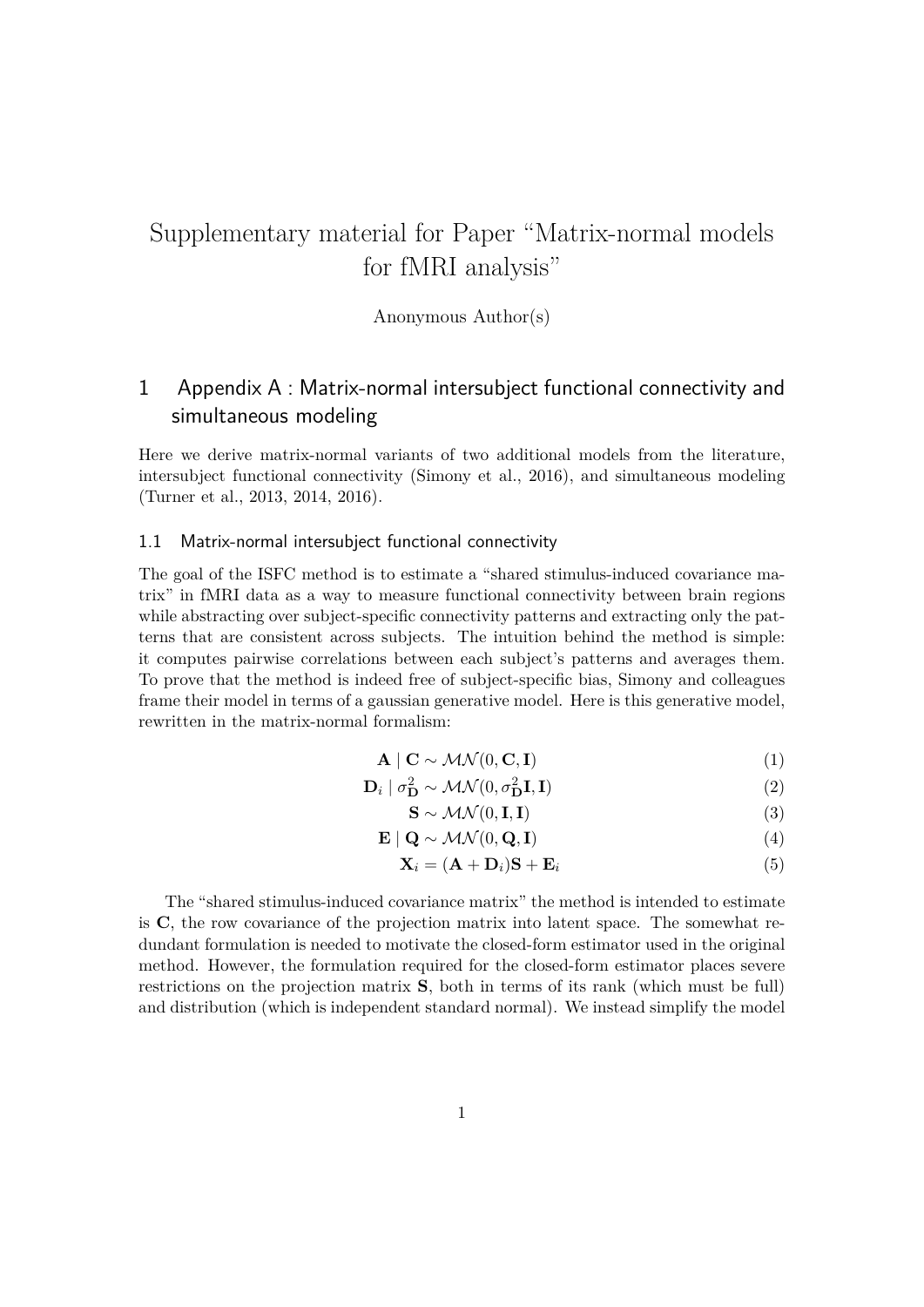and integrate out the projection. Let  $\mathbf{W}_i = \mathbf{A} + \mathbf{D}_i$ , and rewrite:

$$
\mathbf{A} \mid \mathbf{C} \sim \mathcal{MN}(0, \mathbf{C}, \mathbf{I}) \tag{6}
$$

$$
\mathbf{W}_i \mid \mathbf{A}, \sigma^2 \mathbf{D} \sim \mathcal{MN}(\mathbf{A}, \sigma^2 \mathbf{D} \mathbf{I}, \mathbf{I}) \tag{7}
$$

$$
\mathbf{S} \sim \mathcal{MN}(0, \mathbf{I}, \mathbf{I}) \tag{8}
$$

$$
\mathbf{X}_i \mid \mathbf{W}, \mathbf{S}, \mathbf{Q} \sim \mathcal{MN}(\mathbf{W}_i \mathbf{S}, \mathbf{Q}, \mathbf{I})
$$
\n(9)

Then marginalize *A*:

$$
\mathbf{W}_i \mid C, \sigma_{\mathbf{D}}^2 \sim \mathcal{MN}(0, \mathbf{C} + \sigma_{\mathbf{D}}^2 \mathbf{I}, \mathbf{I})
$$
\n(10)

$$
\mathbf{S} \sim \mathcal{MN}(0, \mathbf{I}, \mathbf{I}) \tag{11}
$$

$$
\mathbf{X}_i \mid \mathbf{W}, \mathbf{S}, \mathbf{Q} \sim \mathcal{MN}(\mathbf{W}_i \mathbf{S}, \mathbf{Q}, \mathbf{I})
$$
\n(12)

The resultant model is remarkably similar to MN-SRM: ISFC models the row (spatial) noise covariance as full-rank whereas MN-SRM models it as diagonal. MN-SRM models the shared response covariance as full-rank but ISFC models it as diagonal. Finally, and most importantly, MN-SRM models the projection into latent space as orthonormal whereas ISFC is specifically interested in its covariance (which MN-SRM can in fact estimate).

#### 1.2 Matrix-normal simultaneous modeling

The simultaneous modeling framework (Turner et al., 2015) is organized around attempts to estimate the joint covariance of the vector  $\{\psi_1, \psi_2, \dots, \psi_p, \phi_i, \phi_2, \dots, \phi_k\}$ , which is a combined vector of cognitive model parameters  $\psi$  and features extracted from fMRI signal *ϕ*. As it is a broad framework, a number of specific instances have been provided, with specific cognitive models including accumulator models and signal detection theory models, and feature extraction mechanisms including ICA, PCA, and other methods.

There are a number of challenges with the current formulation of simultaneous modeling that we address: first, while the formulation in terms of correlations between brain and behavior allows for intuitive interpretation, it makes it challenging to regularize the model, or place priors on brain-behavior relationships, except for the special case of complete independence. Second, by performing the feature extraction in an unsupervised way, there is no guarantee that the features extracted will be relevant to the behavior or cognitive model; on the other hand, applying the framework to whole-brain data is not generally tractable, as it involves estimating a sizable covariance matrix by MCMC.

We show how matrix-normal simultaneous modeling can address all of these challenges. Since SM is a framework rather than one specific model, and no public implementation is available, we focus on a toy example to illustrate our contribution. We choose factor analysis as our factor model, leave the cognitive model unspecified for the derivation, which is applicable to any cognitive model, and any *linear* factor model.

First, we can use properties of partitioned Gaussians to write the conditional distribution of  $\phi \mid \psi$ , which is a simple linear regression:

$$
\phi_i \mid \mu_\phi, \ell, \Sigma_{\phi|\psi}, \Psi \sim \mathcal{N}(\mu_\phi + \Psi \ell, \Sigma_{\phi|\psi}) \tag{13}
$$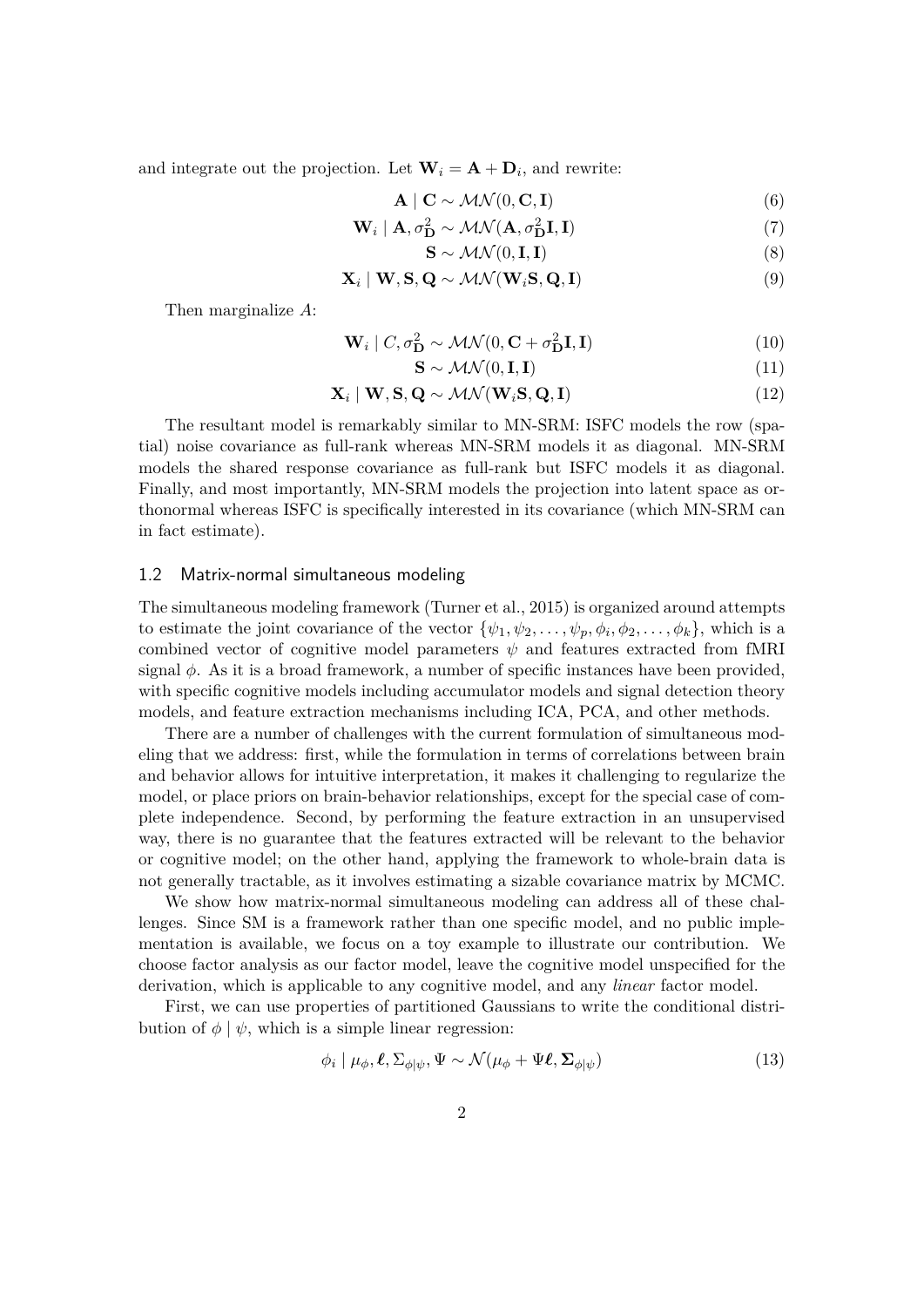As we show in the supplement, the intercepts and slopes here map directly to the full covariance of the simultaneous modeling framework. Now we add the cognitive model and factorization, and stack into matrix-variate form. We also add an additional design matrix for observed stimulus features **X** and its coefficient matrix  $\beta$ :

$$
\mathbf{H} \mid \mathbf{\Psi} \sim \text{Cog.}(\mathbf{\Psi}, \mathbf{S}) \tag{14}
$$

$$
\Phi | \beta, \ell, \Sigma_{\phi|\psi}, \mathbf{S}, \Psi \sim \mathcal{MN}(\Psi\ell + \mathbf{X}\beta, \Sigma_{\Phi t}, \Sigma_{\Phi s})
$$
(15)

$$
\mathbf{Y}^{\top} | \mathbf{\Phi}, \mathbf{W}, \mathbf{\Sigma}_s, \mathbf{\Sigma}_t \sim \mathcal{MN}(\mathbf{W}\mathbf{\Phi}, \mathbf{\Sigma}_s, \mathbf{\Sigma}_t)
$$
 (16)

This analysis combines the matrix-regression model for Φ and matrix-factor model for **Y**. In this case since we only need the latent factors  $\Phi$  to map to the cognitive parameters  $\Psi$ , we can marginalize over the factor mapping **W**. For decoding cognitive parameters  $\Psi$ , we do not need the regression mapping either, so we marginalize over the coefficients, giving us a direct model from brain behavior via latent cognitive parameters and a neural factor space:

$$
\mathbf{W} \sim \mathcal{MN}(0, \Sigma_s, \mathbf{I}) \tag{17}
$$

$$
\boldsymbol{\beta} \sim \mathcal{MN}(0, \boldsymbol{\Sigma}_{\Phi s}, \mathbf{U}) \tag{18}
$$

$$
\ell \sim \mathcal{MN}(0, \Sigma_{\Phi s}, \mathbf{V}) \tag{19}
$$

$$
\mathbf{H} \mid \mathbf{\Psi} \sim \text{Cog.}(\mathbf{\Psi}, \mathbf{X}) \tag{20}
$$

$$
\mathbf{\Phi} \mid \mathbf{\Sigma}_{\Phi s}, \mathbf{\Sigma}_{\Phi t}, \mathbf{X}, \mathbf{\Psi} \sim \mathcal{MN}(0, \mathbf{\Sigma}_{\Phi s}, \mathbf{\Sigma}_{\Phi t} + \mathbf{X}^\top \mathbf{U} \mathbf{X} + \mathbf{\Psi}^\top \mathbf{V} \mathbf{\Psi})
$$
(21)

$$
\mathbf{Y}^{\top} \mid \mathbf{\Phi}, \mathbf{\Sigma}_{s}, \mathbf{\Sigma}_{t} \sim \mathcal{MN}(0, \mathbf{\Sigma}_{s}, \mathbf{\Sigma}_{t} + \mathbf{\Phi}^{\top}\mathbf{\Phi}) \tag{22}
$$

Given this marginalization, both the latent neural factors and the latent cognitive parameters appear in the model only as their inner products, and are perfectly nonidentifiable. Therefore, an equivalent model is a direct regression from voxels to cognitive parameters, marginalized over the mapping. This will be true for any linear factor model under marginalization:

$$
\mathbf{H} \mid \mathbf{\Psi}, \mathbf{X} \sim \text{Cog.}(\mathbf{\Psi}, \mathbf{X}) \tag{23}
$$

$$
\mathbf{Y} \mid \mathbf{\Sigma}_{\Phi s}, \mathbf{\Sigma}_{\Phi t}, \mathbf{S}, \mathbf{\Psi}, \mathbf{U}, \mathbf{V} \sim \mathcal{MN}(0, \mathbf{\Sigma}_s, \mathbf{\Sigma}_t + \mathbf{X}\mathbf{U}^\top \mathbf{X} + \mathbf{\Psi}^\top \mathbf{V} \mathbf{\Psi})
$$
(24)

In this view we have arrived again at an RSA-type intuition, namely that while it may very challenging to know the true projection from **Y** to Ψ, mapping them on secondorder statistics in time space can prove to be useful, especially as the dimensionality of **Y** (and hence the marginalized-over mapping) grows.

With the mapping marginalized, we can still perform prediction from the model by maximizing the likelihood of the cognitive parameters corresponding to new data given parameters estimated previously:

$$
\mathbf{Y}_{new} \mid \Psi \sim \mathcal{MN}(\mathbf{M}, \hat{\Sigma}_s, \mathbf{C}) \tag{25}
$$

$$
\mathbf{M} = \mathbf{Y}_{old} (\hat{\Sigma}_t + \hat{\Psi}^\top \hat{\Psi})^{-1} (\hat{\Psi}^\top \Psi)
$$
\n(26)

$$
\mathbf{C} = \hat{\Sigma}_t + \Psi^\top \Psi - (\Psi^\top \hat{\Psi})(\hat{\Sigma}_t + \hat{\Psi}^\top \hat{\Psi})^{-1}(\hat{\Psi}^\top \Psi) \tag{27}
$$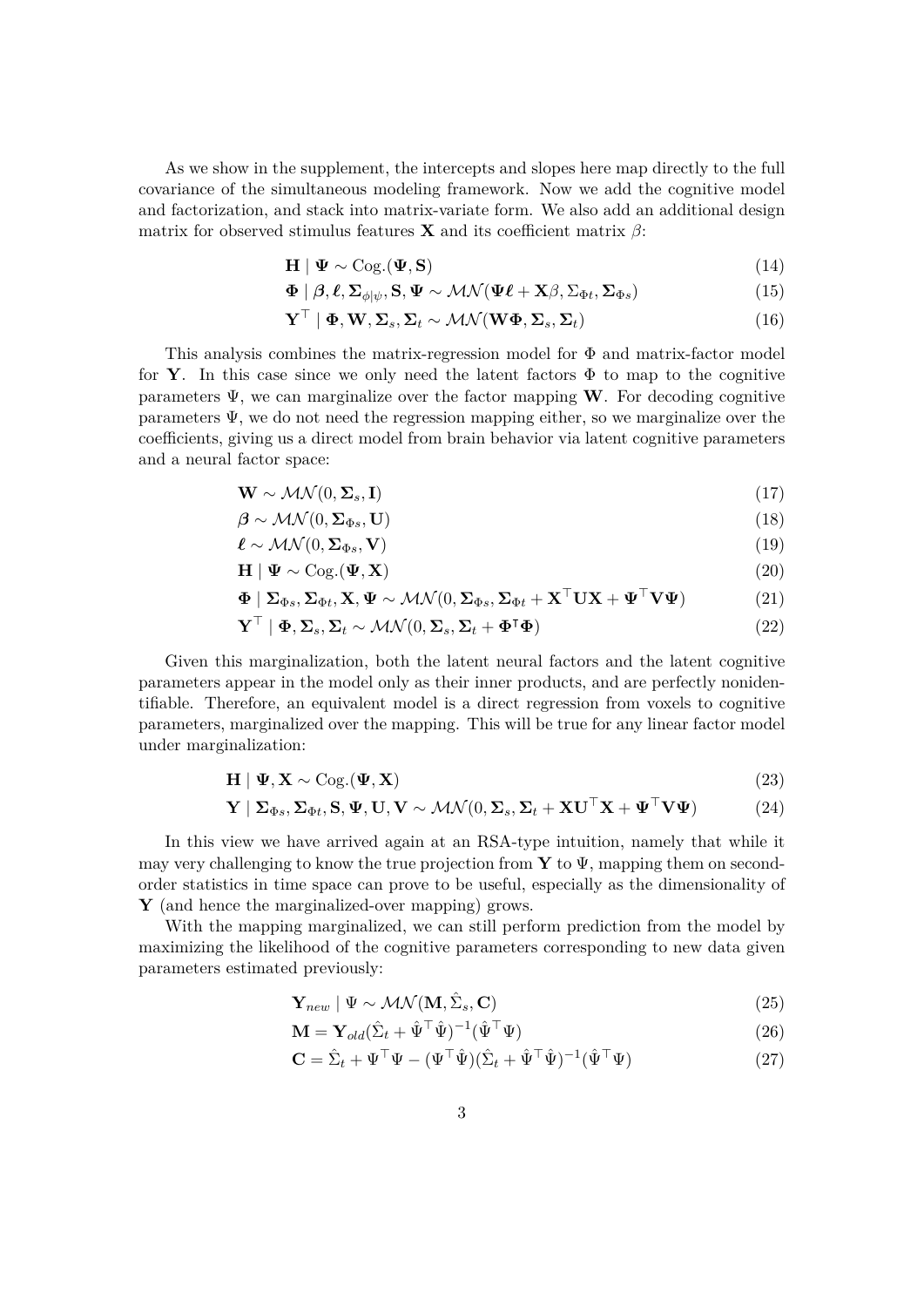This maximization rotates the inner-products of the train and test sets into the same orientation. If the train and test sets have different numbers of TRs, we need to replace the temporal noise covariance matrix with a kernel function, but otherwise the derivation proceeds identically.

The resultant matrix-normal model mitigates the issues we identified previously: first, the only thing that scales with the number of voxels is the noise model rather than the mapping itself, allowing analysis to proceed using voxels directly assuming the noise model is efficient enough; second, it is targeted in that it automatically identifies the voxels most related to the cognitive model parameters; third, it is implicitly regularized via the priors on  $\beta$  and  $\ell$ . As with all MNMs, it can also simultaneously handle both spatial and temporal noise in the fMRI signal.

### 2 Appendix B : Derivation of matrix normal identities

Consider the following three distributions:

$$
\mathbf{X}_{ij} \sim \mathcal{MN}(\mathbf{A}_{ij}, \Sigma_{\mathbf{X}i}, \Sigma_{\mathbf{X}j})
$$
(28)

$$
\mathbf{Y}_{jk} \sim \mathcal{MN}(\mathbf{B}_{jk}, \Sigma_{\mathbf{Y}j}, \Sigma_{\mathbf{Y}k})
$$
\n(29)

$$
\mathbf{Z}_{ik} \mid \mathbf{X}_{ij}, \mathbf{Y}_{jk} \sim \mathcal{MN}(\mathbf{X}_{ij}\mathbf{Y}_{jk} + \mathbf{C}_{ik}, \Sigma_{\mathbf{Z}_i}, \Sigma_{\mathbf{Z}_k})
$$
(30)

We use lowercase subscripts to denote sizes, to make dimension constraints clearer. We first use the relationship between the matrix-normal and multivariate normal distribution to rewrite the densities in vectorized form. Next, we rewrite the vectorized product in the mean into kronecker form:

$$
\text{vec}(\mathbf{Z}_{ik}) \mid \mathbf{X}_{ij}, \mathbf{Y}_{jk} \sim \mathcal{N}(\text{vec}(\mathbf{X}_{ij}\mathbf{Y}_{jk} + \mathbf{C}_{ik}), \Sigma_{\mathbf{Z}_k} \otimes \Sigma_{\mathbf{Z}_i})
$$
(31)

$$
\text{vec}(\mathbf{Z}_{ik}) \mid \mathbf{X}_{ij}, \mathbf{Y}_{jk} \sim \mathcal{N}((\mathbf{I}_k \otimes \mathbf{X}_{ij})\text{vec}(\mathbf{Y}_{jk}) + \text{vec}(\mathbf{C}_{ik}), \Sigma_{\mathbf{Z}_k} \otimes \Sigma_{\mathbf{Z}_i})
$$
(32)

We recognize the resultant distribution as following into the form  $y \sim \mathcal{N}(Mx + b, \Sigma)$ . Now, the standard gaussian marginalization identity (e.g. Bishop et al. 2006) can be applied:

vec(
$$
\mathbf{Z}_{ik}
$$
) |  $\mathbf{X}_{ij} \sim \mathcal{N}((\mathbf{I}_k \otimes \mathbf{X}_{ij})\text{vec}(\mathbf{B}_{jk}) + \text{vec}(\mathbf{C}_{ik}), \Sigma_{\mathbf{Z}_k} \otimes \Sigma_{\mathbf{Z}_i} + (\mathbf{I}_k \otimes \mathbf{X}_{ij})(\Sigma_{\mathbf{Y}_k} \otimes \Sigma_{\mathbf{Y}_j})(\mathbf{I}_k \otimes \mathbf{X}_{ij})^{\top})$ \n(33)

We collect terms using the mixed-product property of kronecker products:

$$
\text{vec}(\mathbf{Z}_{ik}) | \mathbf{X}_{ij} \sim \mathcal{N}(\text{vec}(\mathbf{X}_{ij}\mathbf{B}_{jk}) + \text{vec}(\mathbf{C}_{ik}), \Sigma_{\mathbf{Z}_k} \otimes \Sigma_{\mathbf{Z}_i} + \Sigma_{\mathbf{Y}_k} \otimes \mathbf{X}_{ij} \Sigma_{\mathbf{Y}_j} \mathbf{X}_{ij}^\top) \tag{34}
$$

Now, we can see that the marginal density is a matrix-variate normal only if  $\Sigma_{\mathbf{Z}_k}$  =  $\Sigma_{\mathbf{Y}_k}$  – that is, the variable we're marginalizing over has the same covariance in the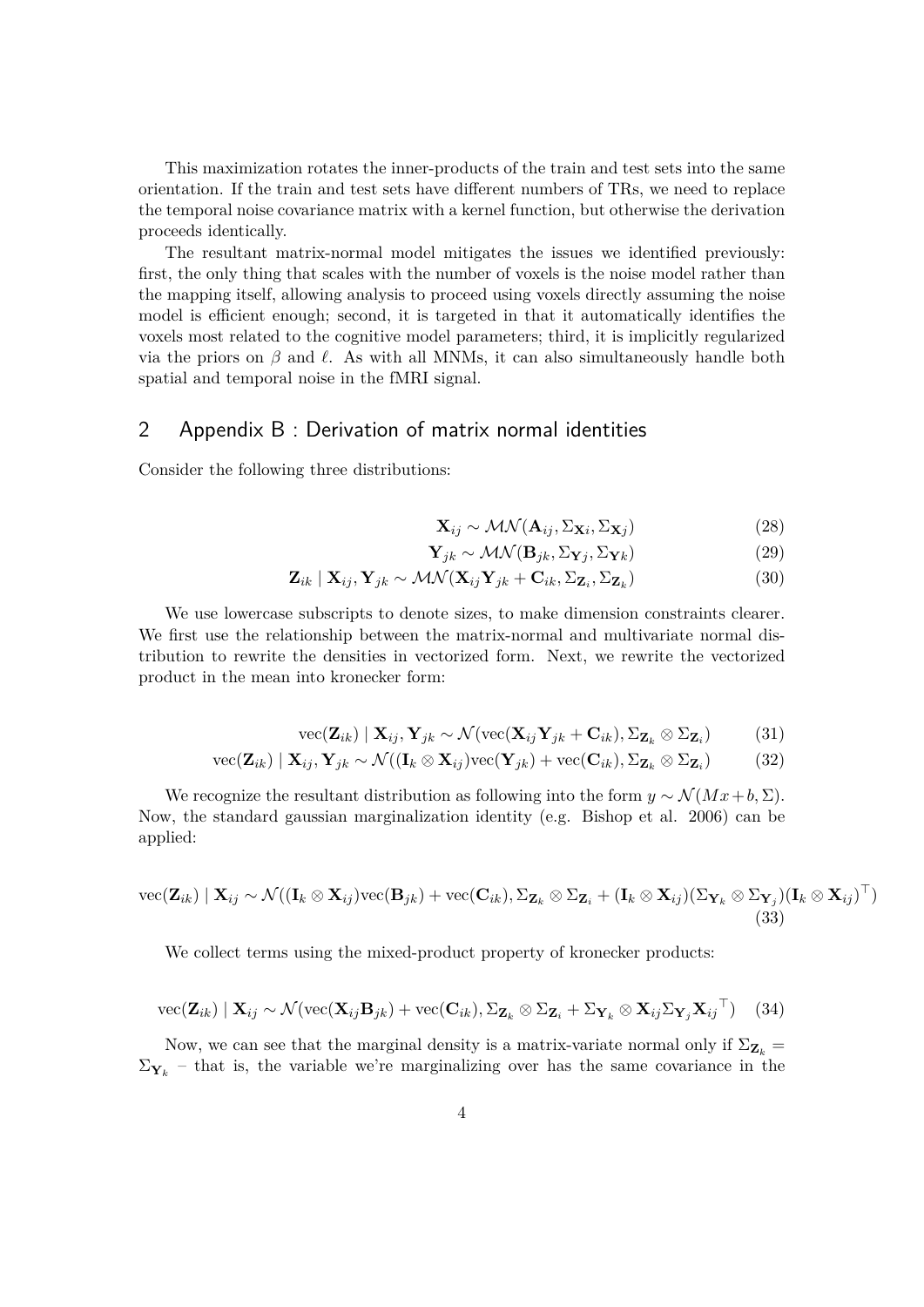dimension we are *not* marginalizing over as the marginal density. Otherwise the density is well-defined but not matrix-normal. If we let  $\Sigma_k := \Sigma_{\mathbf{Z}_k} = \Sigma_{\mathbf{Y}_k}$ , then we can factor out that term and rewrite the marginal density as a matrix normal:

$$
\text{vec}(\mathbf{Z}_{ik}) \mid \mathbf{X}_{ij} \sim \mathcal{N}(\text{vec}(\mathbf{X}\mathbf{B}_{jk}) + \text{vec}(\mathbf{C}_{ik}), \Sigma_k \otimes \Sigma_{\mathbf{Z}_i} + \Sigma_k \otimes \mathbf{X} \Sigma_{\mathbf{Y}_j} \mathbf{X}^{\top})
$$
(35)

$$
\text{vec}(\mathbf{Z}_{ik}) | \mathbf{X}_{ij} \sim \mathcal{N}(\text{vec}(\mathbf{X}\mathbf{B}_{jk}) + \text{vec}(\mathbf{C}_{ik}), \Sigma_k \otimes (\Sigma_{\mathbf{Z}_i} + \mathbf{X}\Sigma_{\mathbf{Y}_j}\mathbf{X}^{\top}))
$$
(36)

$$
\mathbf{Z}_{ik} | \mathbf{X}_{ij} \sim \mathcal{MN}(\mathbf{X} \mathbf{B}_{jk} + \mathbf{C}_{ik}, \Sigma_{\mathbf{Z}_i} + \mathbf{X} \Sigma_{\mathbf{Y}_j} \mathbf{X}^\top, \Sigma_k)
$$
(37)

Unlike the multivariate normal case, we can apply the same identity over either **X** or **Y**, since if  $\mathbf{X} \sim \mathcal{MN}(M, U, V)$  then  $\mathbf{X}^{\dagger} \sim \mathcal{MN}(M^{\dagger}, V, U)$ . We write it directly below:

$$
\mathbf{Z}^{\top}{}_{ik} \mid \mathbf{X}_{ij}, \mathbf{Y}_{jk} \sim \mathcal{MN} (\mathbf{Y}_{jk}{}^{\top} \mathbf{X}_{ij}{}^{\top} + \mathbf{C}^{\top}{}_{ik}, \Sigma_{\mathbf{Z}_{k}}, \Sigma_{\mathbf{Z}_{i}})
$$
(38)

$$
\text{let } \Sigma_i := \Sigma_{\mathbf{Z}_i} = \Sigma_{\mathbf{X}_i} \tag{39}
$$

 $\cdots$  (40)

$$
\mathbf{Z}^{\top}{}_{ik} | \mathbf{Y}_{jk} \sim \mathcal{MN} (\mathbf{A}_{jk}{}^{\top} \mathbf{X}_{ij}{}^{\top} + \mathbf{C}^{\top}{}_{ik}, \Sigma_{\mathbf{Z}_{k}} + \mathbf{Y}^{\top} \Sigma_{\mathbf{Y}_{j}} \mathbf{Y}, \Sigma_{\mathbf{Z}_{i}})
$$
(41)

$$
\mathbf{Z}_{ik} | \mathbf{Y}_{jk} \sim \mathcal{MN}(\mathbf{X}_{ij}\mathbf{A}_{jk} + \mathbf{C}_{ik}, \Sigma_{\mathbf{Z}_i}, \Sigma_{\mathbf{Z}_k} + \mathbf{Y}^\top \Sigma_{\mathbf{Y}_j} \mathbf{Y})
$$
(42)

Next, we do the same for the partitioned gaussian identity. First two vectorized matrix-normals that form our partition:

$$
\mathbf{X}_{ij} \sim \mathcal{MN}(\mathbf{A}_{ij}, \Sigma_i, \Sigma_j) \to \text{vec}[\mathbf{X}_{ij}] \sim \mathcal{N}(\text{vec}[\mathbf{A}_{ij}], \Sigma_j \otimes \Sigma_i)
$$
(43)

$$
\mathbf{Y}_{ik} \sim \mathcal{MN}(\mathbf{B}_{ik}, \Sigma_i, \Sigma_k) \to \text{vec}[\mathbf{Y}_{ik}] \sim \mathcal{N}(\text{vec}[\mathbf{B}_{ik}], \Sigma_k \otimes \Sigma_i)
$$
(44)

$$
\begin{bmatrix}\n\text{vec}[\mathbf{X}_{ij}]\n\\ \text{vec}[\mathbf{Y}_{ik}]\n\end{bmatrix}\n\sim \mathcal{N}\left(\text{vec}\begin{bmatrix}\n\mathbf{A}_{ij} \\
\mathbf{B}_{ik}\n\end{bmatrix},\n\begin{bmatrix}\n\Sigma_j \otimes \Sigma_i & \Sigma_{jk} \otimes \Sigma_i \\
\Sigma_{kj} \otimes \Sigma_i & \Sigma_k \otimes \Sigma_i\n\end{bmatrix}\right)
$$
\n(45)

We apply the standard partitioned Gaussian identity and simplify using the properties of the vec operator and the mixed product property of kronecker products:

vec
$$
\text{vec}[\mathbf{X}_{ij}] \mid \text{vec}[\mathbf{Y}_{ik}] \sim \mathcal{N}(\text{vec}[\mathbf{A}_{ij}] + (\Sigma_{jk} \otimes \Sigma_i)(\Sigma_k^{-1} \otimes \Sigma_i^{-1})(\text{vec}[\mathbf{Y}_{ik}] - \text{vec}[\mathbf{B}_{ik}]), \tag{46}
$$

$$
\Sigma_j \otimes \Sigma_i - (\Sigma_{jk} \otimes \Sigma_i)(\Sigma_k^{-1} \otimes \Sigma_i^{-1})(\Sigma_{kj} \otimes \Sigma_i))
$$
\n(47)

$$
= \mathcal{N}(\text{vec}[\mathbf{A}_{ij}] + (\Sigma_{jk}\Sigma_k^{-1} \otimes \Sigma_i\Sigma_i^{-1})(\text{vec}[\mathbf{Y}_{ik}] - \text{vec}[\mathbf{B}_{ik}]), \tag{48}
$$

$$
\Sigma_j \otimes \Sigma_i - (\Sigma_{jk} \Sigma_k^{-1} \Sigma_{kj} \otimes \Sigma_i \Sigma_i^{-1} \Sigma_i)) \tag{49}
$$

$$
= \mathcal{N}(\text{vec}[\mathbf{A}_{ij}] + (\Sigma_{jk}\Sigma_k^{-1} \otimes \mathbf{I})(\text{vec}[\mathbf{Y}_{ik}] - \text{vec}[\mathbf{B}_{ik}]),
$$
\n(50)

$$
\Sigma_j \otimes \Sigma_i - (\Sigma_{jk} \Sigma_k^{-1} \Sigma_{kj} \otimes \Sigma_i) \tag{51}
$$

$$
= \mathcal{N}(\text{vec}[\mathbf{A}_{ij}] + \text{vec}[\mathbf{Y}_{ik} - \mathbf{B}_{ik}\Sigma_k^{-1}\Sigma_{kj}], (\Sigma_j - \Sigma_{jk}\Sigma_k^{-1}\Sigma_{kj}) \otimes \Sigma_i)
$$
(52)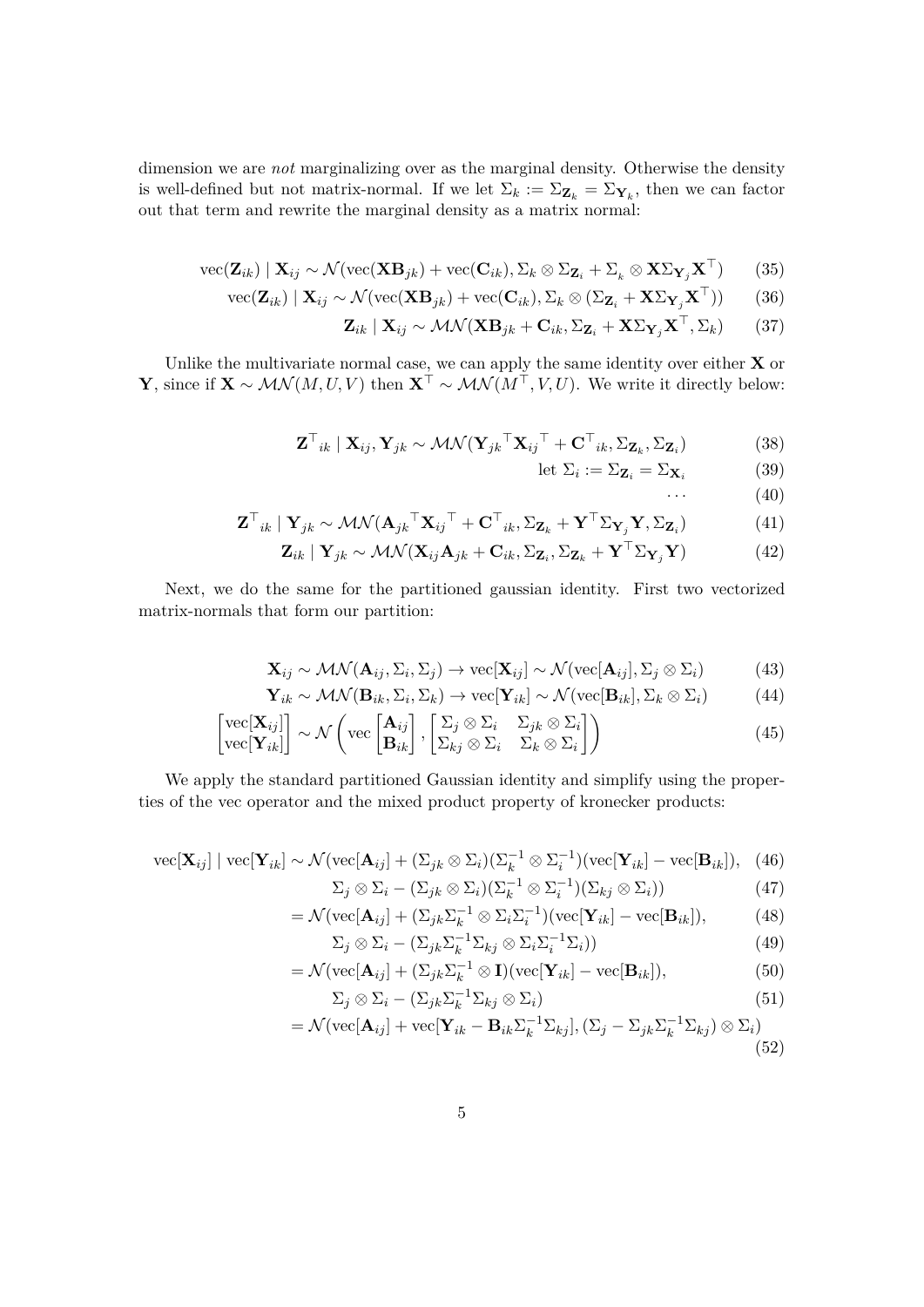Next, we recognize that this multivariate gaussian is equivalent to the following matrix variate gaussian:

$$
\mathbf{X}_{ij} \mid \mathbf{Y}_{ik} \sim \mathcal{MN}(\mathbf{A}_{ij} + (\mathbf{Y}_{ik} - \mathbf{B}_{ik})\Sigma_k^{-1} \Sigma_{kj}, \Sigma_i, \Sigma_j - \Sigma_{jk}\Sigma_k^{-1} \Sigma_{kj})
$$
(53)

The conditional in the other direction can be written by working through the same algebra:

$$
\mathbf{Y}_{ik} \mid \mathbf{X}_{ij} \sim \mathcal{MN}(\mathbf{B}_{ik} + (\mathbf{X}_{ij} - \mathbf{A}_{ij})\Sigma_j^{-1} \Sigma_{jk}, \Sigma_i, \Sigma_k - \Sigma_{kj}\Sigma_j^{-1} \Sigma_{jk})
$$
(54)

Finally, vertical rather than horizontal concatenation (yielding a partitioned row rather than column covariance) can be written by recognizing the behavior of the matrix normal under transposition:

$$
\mathbf{X}^{\top}{}_{ji} | \mathbf{Y}^{\top}{}_{ki} \sim \mathcal{MN}(\mathbf{A}^{\top}{}_{ji} + \Sigma_{jk}\Sigma_{k}^{-1}(\mathbf{Y}^{\top}{}_{ki} - \mathbf{B}^{\top}{}_{ki}), \Sigma_{j} - \Sigma_{jk}\Sigma_{k}^{-1}\Sigma_{kj}, \Sigma_{i}) \tag{55}
$$

$$
\mathbf{Y}^{\top}{}_{ki} | \mathbf{X}^{\top}{}_{ji} \sim \mathcal{MN}(\mathbf{B}^{\top}{}_{ki} + \Sigma_{kj} \Sigma_j^{-1} (\mathbf{X}^{\top}{}_{ji} - \mathbf{A}^{\top}{}_{ji}), \Sigma_k - \Sigma_{kj} \Sigma_j^{-1} \Sigma_{jk}, \Sigma_i)
$$
(56)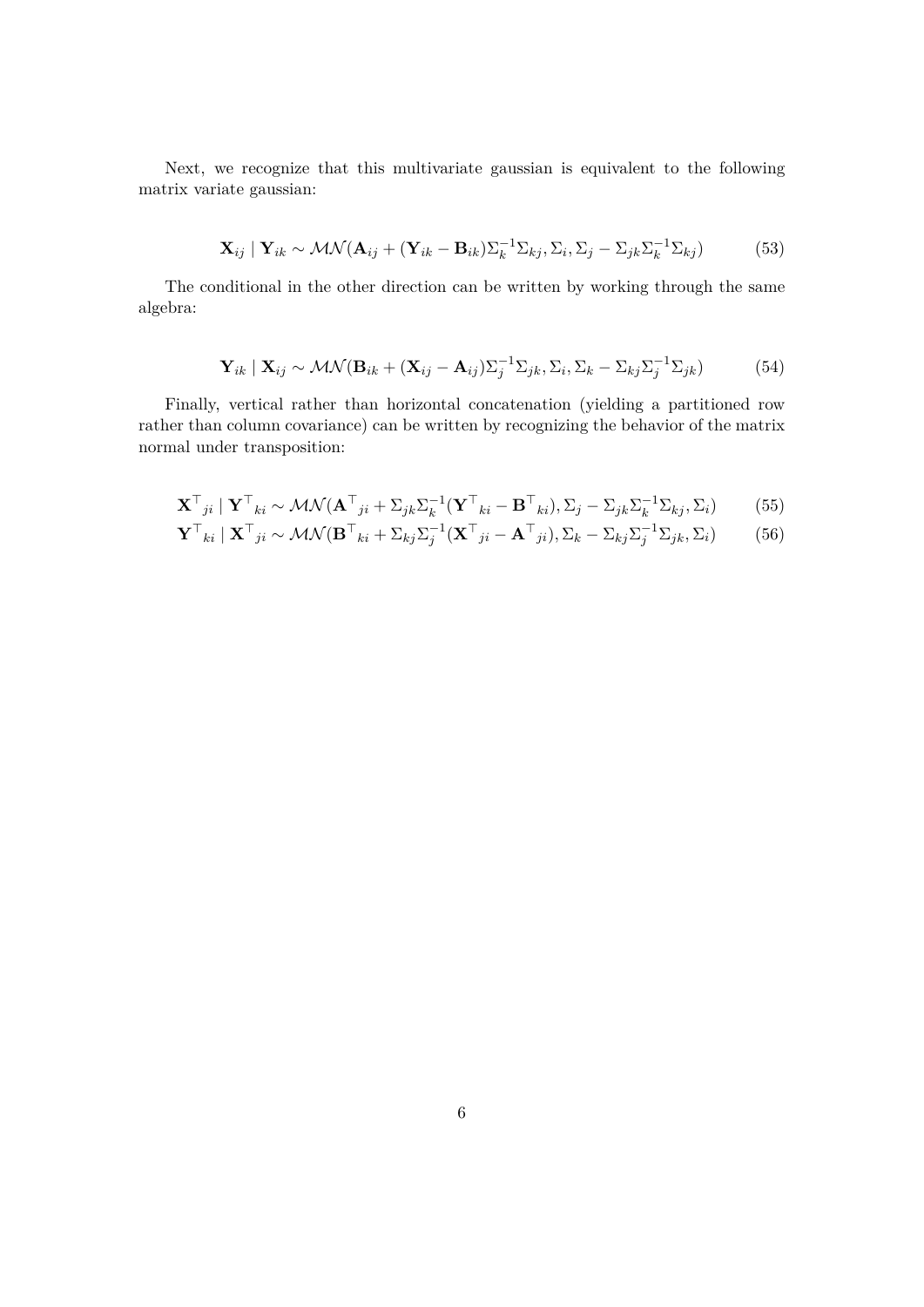3 Appendix C : Expectation Conditional Maximization (ECM) derivation for Matrix-Normal Shared Response Model

The Q function, marginalized **W**

$$
\mathbf{X} \sim \mathcal{MN}(\mathbf{WS} + \mathbf{b1}^{\top}, \rho \otimes \Sigma_v, \Sigma_t)
$$
 (57)

$$
\mathbf{S} \sim \mathcal{MN}(0, \mathbf{I}, \Sigma_t) \tag{58}
$$

$$
\mathbf{W} \sim \mathcal{MN}(0, \rho \otimes \Sigma_v, \mathbf{I})
$$
\n(59)

$$
\mathcal{L} := \mathbb{E}_{p(\mathbf{W}|\mathbf{X},\theta')} \log p(\mathbf{X}, \mathbf{W} \mid \theta) = \frac{1}{2} \mathbb{E} \left[ n v \log |\Sigma_{t}^{-1}| + t v \log |\rho^{-1}| + t n \log |\Sigma_{v}^{-1}| \right. \\ \left. - \text{Tr} \left[ \Sigma_{t}^{-1} (\mathbf{X} - \mathbf{W} \mathbf{S} - \mathbf{b} \mathbf{1}^{\top})^{\top} (\rho \otimes \Sigma_{v})^{-1} (\mathbf{X} - \mathbf{W} \mathbf{S} - \mathbf{b} \mathbf{1}^{\top}) \right] \right. \\ \left. + k v \log |\rho^{-1}| + k n \log |\Sigma_{v}^{-1}| - \text{Tr} \left[ \Sigma_{w}^{-1} \mathbf{W}^{\top} (\rho \otimes \Sigma_{v})^{-1} \mathbf{W} \right] \right. \\ \left. + k \log |\Sigma_{t}^{-1}| - \text{Tr}[\Sigma_{t}^{-1} \mathbf{S}^{\top} \mathbf{S}] \right] + \text{const.}_{\theta} \qquad (60) \\ = \frac{1}{2} \left[ (n v + k) \log |\Sigma_{t}^{-1}| + v(k + t) \log |\rho^{-1}| + n(k + t) \log |\Sigma_{v}^{-1}| \right. \\ \left. - \text{Tr} \left[ \Sigma_{t}^{-1} (\mathbf{X} - \mathbf{b} \mathbf{1}^{\top} - \mathbf{W}' \mathbf{S})^{\top} (\rho \otimes \Sigma_{v})^{-1} (\mathbf{X} - \mathbf{b} \mathbf{1}^{\top} - \mathbf{W}' \mathbf{S}) \right] \right. \\ \left. - \text{Tr} \left[ \Sigma_{w}^{-1} \mathbf{W}'^{\top} (\rho \otimes \Sigma_{v})^{-1} \mathbf{W}' \right] - \text{Tr} [\rho^{-1} \rho'] \text{Tr}[\Sigma_{v}^{-1} \Sigma'_{v}] \text{Tr}[\Sigma_{w}' \mathbf{S}^{\top} \Sigma_{t}^{-1} \mathbf{S}] \right] \right. \\ \left. - \text{Tr} [\rho^{-1} \rho'] \text{Tr}[\Sigma_{v}^{-1} \Sigma'_{v}] \text{Tr}[\Sigma_{w}^{-1} \Sigma'_{w}] - \text{Tr}[\Sigma_{t}^{-1} \mathbf{S}^{\top} \mathbf{S}] \right] + \text{
$$

The sufficient statistics are:

$$
\mathbf{W} \mid \mathbf{X}, \theta \sim \mathcal{MN} \left( \mathbf{W}', \rho_w' \otimes \Sigma_{vw}', \Sigma_w' \right) \tag{62}
$$

$$
\Sigma_w' := \mathbf{I} - S(\Sigma_t + \mathbf{S}^\top \mathbf{S})^{-1} \mathbf{S}^\top = (\mathbf{I} + \mathbf{S} \Sigma_t^{-1} \mathbf{S}^\top)^{-1}
$$
(63)

$$
\rho'_w := \rho_w \tag{64}
$$

$$
\Sigma_{vw} := \Sigma_{vw} \tag{65}
$$

$$
\mathbf{W}' = (\mathbf{X} - \mathbf{b}\mathbf{1}^\top)\mathbf{S}^\top(\Sigma_t + \mathbf{S}^\top\mathbf{S})^{-1} = (\mathbf{X} - \mathbf{b}\mathbf{1}^\top)\Sigma_t^{-1}\mathbf{S}^\top\Sigma_w' \tag{66}
$$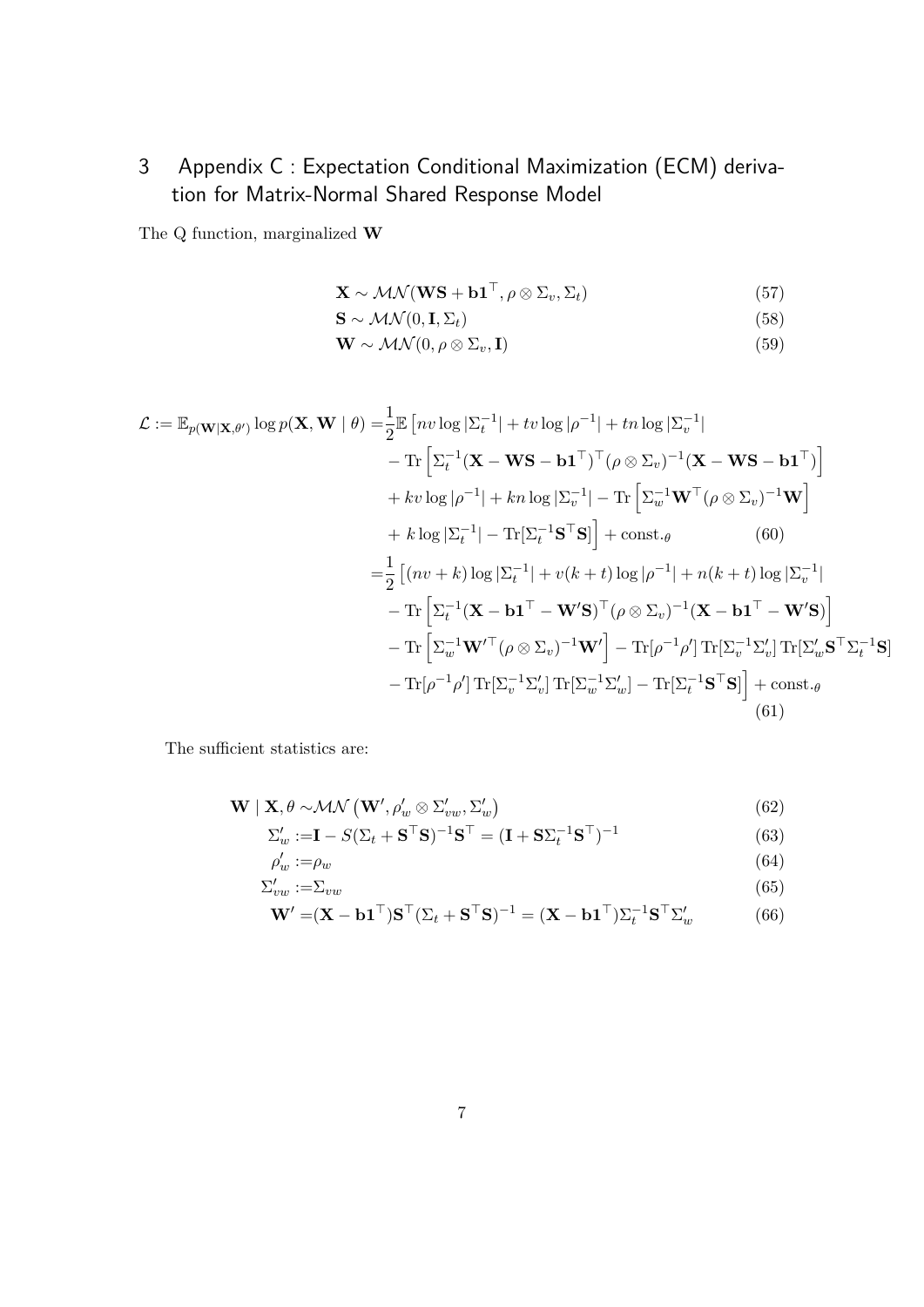## 3.1 Gradients for **S**

$$
d_{\mathbf{S}} \mathcal{L} = \frac{1}{2} d \left[ - \operatorname{Tr} \left[ \Sigma_t^{-1} (\mathbf{X} - \mathbf{b} \mathbf{1}^\top - \mathbf{W}' \mathbf{S})^\top (\rho \otimes \Sigma_v)^{-1} (\mathbf{X} - \mathbf{b} \mathbf{1}^\top - \mathbf{W}' \mathbf{S}) \right] - \operatorname{Tr} [\rho^{-1} \rho_w' ] \operatorname{Tr} [\Sigma_v^{-1} \Sigma_{vw}' ] \operatorname{Tr} [\Sigma_w' \mathbf{S} \Sigma_t^{-1} \mathbf{S}] - \operatorname{Tr} [\Sigma_t^{-1} \mathbf{S}^\top \mathbf{S}] \right]
$$
(68)

$$
= \frac{1}{2} \left[ -2 \operatorname{Tr} \left[ \Sigma_t^{-1} (\mathbf{X} - \mathbf{b} \mathbf{1}^\top - \mathbf{W}' \mathbf{S})^\top (\rho \otimes \Sigma_v)^{-1} (\mathbf{W}' d\mathbf{S}) \right] \right]
$$
(69)

$$
-2\operatorname{Tr}[\rho^{-1}\rho'_{w}]\operatorname{Tr}[\Sigma_{v}^{-1}\Sigma'_{vw}]\operatorname{Tr}[\Sigma_{w}'\mathrm{d}\mathbf{S}\Sigma_{t}^{-1}\mathbf{S}^{\top}]^{-1}\Sigma'_{w}]-2\operatorname{Tr}[\Sigma_{t}^{-1}\mathbf{S}^{\top}\mathrm{d}\mathbf{S}]\bigg]
$$
(70)

$$
= - \operatorname{Tr} \left[ \Sigma_t^{-1} (\mathbf{X} - \mathbf{b} \mathbf{1}^\top - \mathbf{W}' \mathbf{S})^\top (\rho \otimes \Sigma_v)^{-1} \mathbf{W}' d\mathbf{S} \right]
$$
(71)

$$
-\operatorname{Tr}[\rho^{-1}\rho'_{w}]\operatorname{Tr}[\Sigma_{v}^{-1}\Sigma'_{vw}]\operatorname{Tr}[\Sigma_{t}^{-1}\mathbf{S}^{\top}\Sigma'_{w}\mathrm{d}\mathbf{S}]-\operatorname{Tr}[\Sigma_{t}^{-1}\mathbf{S}^{\top}\mathrm{d}\mathbf{S}]
$$
\n(72)

$$
\frac{\partial \mathcal{L}}{\partial \mathbf{S}} = \mathbf{W}'^{\top} (\rho^{-1} \otimes \Sigma_{v}^{-1}) (\mathbf{X} - \mathbf{b} \mathbf{1}^{\top} - \mathbf{W}' \mathbf{S}) \Sigma_{t}^{-1} - \text{Tr} [\rho^{-1} \rho'_{w}] \text{Tr} [\Sigma_{v}^{-1} \Sigma'_{vw}] \Sigma'_{w} \mathbf{S} \Sigma_{t}^{-1} - \mathbf{S} \Sigma_{t}^{-1}
$$
\n(74)\n
$$
= \mathbf{W}'^{\top} (\rho^{-1} \otimes \Sigma_{v}^{-1}) (\mathbf{X} - \mathbf{b} \mathbf{1}^{\top}) - (\mathbf{W}'^{\top} (\rho^{-1} \otimes \Sigma_{v}^{-1}) \mathbf{W}' \mathbf{S} - \text{Tr} [\rho^{-1} \rho'_{w}] \text{Tr} [\Sigma_{v}^{-1} \Sigma'_{vw}] \Sigma'_{w} \mathbf{S} - \mathbf{S}
$$
\n(75)\n
$$
= \mathbf{W}'^{\top} (\rho^{-1} \otimes \Sigma_{v}^{-1}) (\mathbf{X} - \mathbf{b} \mathbf{1}^{\top}) - (\mathbf{W}'^{\top} (\rho^{-1} \otimes \Sigma_{v}^{-1}) \mathbf{W}' + \text{Tr} [\rho^{-1} \rho'_{w}] \text{Tr} [\Sigma_{v}^{-1} \Sigma'_{vw}] \Sigma'_{w} + 1) \mathbf{S}
$$
\n(76)\n
$$
\hat{\mathbf{S}} = (\mathbf{W}'^{\top} (\rho^{-1} \otimes \Sigma_{v}^{-1}) \mathbf{W}' + \text{Tr} [\rho^{-1} \rho'_{w}] \text{Tr} [\Sigma_{v}^{-1} \Sigma'_{vw}] \Sigma'_{w} + 1)^{-1} \mathbf{W}'^{\top} (\rho^{-1} \otimes \Sigma_{v}^{-1}) (\mathbf{X} - \mathbf{b} \mathbf{1}^{\top})
$$
\n(78)

### 3.2 Gradients for **b**

$$
d_{\mathbf{b}}\mathcal{L} = -\frac{1}{2} \text{Tr} \left[ \Sigma_t^{-1} (\mathbf{X} - \mathbf{b} \mathbf{1}^\top - \mathbf{W}' \mathbf{S})^\top (\rho \otimes \Sigma_v)^{-1} (\mathbf{X} - \mathbf{b} \mathbf{1}^\top - \mathbf{W}' \mathbf{S}) \right]
$$
(79)  
= - \text{Tr} \left[ \mathbf{1}^\top \Sigma\_t^{-1} (\mathbf{X} - \mathbf{b} \mathbf{1}^\top - \mathbf{W}' \mathbf{S})^\top (\rho \otimes \Sigma\_v)^{-1} d\mathbf{b} \right]

$$
\frac{\partial \mathcal{L}}{\partial \mathbf{b}} = (\rho \otimes \Sigma_v)^{-1} (\mathbf{X} - \mathbf{b} \mathbf{1}^\top - \mathbf{W}' \mathbf{S}) \Sigma_t^{-1} \mathbf{1}
$$
\n(81)

(82)

$$
0 = (\rho \otimes \Sigma_v)^{-1} (\mathbf{X} - \mathbf{b} \mathbf{1}^\top - \mathbf{W}' \mathbf{S}) \Sigma_t^{-1} \mathbf{1}
$$
\n(83)

$$
\mathbf{b}\mathbf{1}^{\top}\Sigma_t^{-1}\mathbf{1} = (\mathbf{X} - \mathbf{W}'\mathbf{S})\Sigma_t^{-1}\mathbf{1}
$$
\n(84)

$$
\hat{\mathbf{b}} = \frac{(\mathbf{X} - \mathbf{W}'\mathbf{S})\Sigma_t^{-1}\mathbf{1}}{\sum \Sigma_t^{-1}}
$$
\n(85)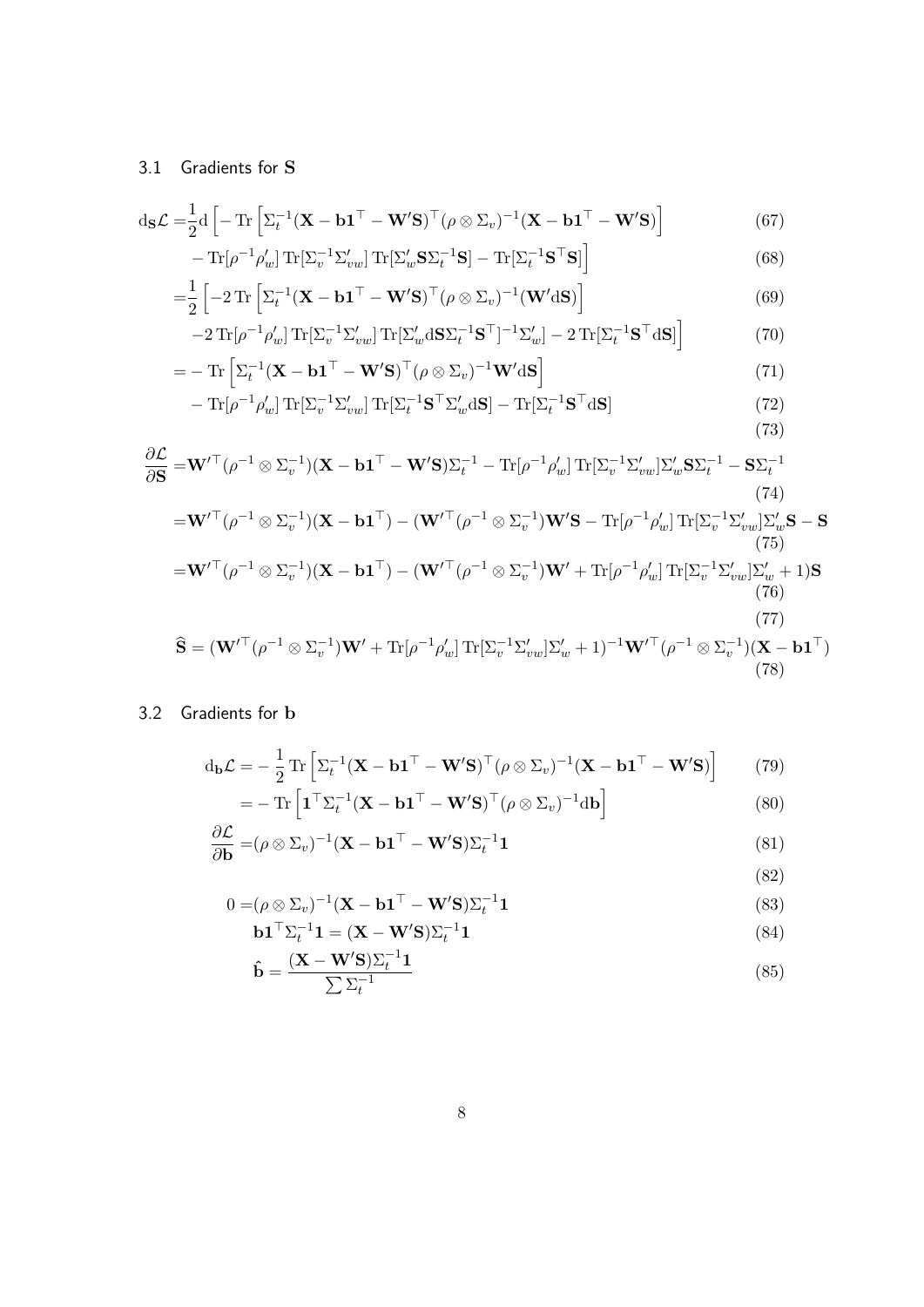# 3.3 Gradients for Σ*<sup>t</sup>*

*−* Tr[*ρ*

$$
d_{\Sigma_t^{-1}} \mathcal{L} = \frac{1}{2} d \left[ (nv + k) \log |\Sigma_t^{-1}| + v(k + t) \log |\rho^{-1}| + n(k + t) \log |\Sigma_v^{-1}| \right] \tag{86}
$$

$$
-\operatorname{Tr}\left[\Sigma_t^{-1}(\mathbf{X}-\mathbf{b1}^\top-\mathbf{W}'\mathbf{S})^\top(\rho\otimes\Sigma_v)^{-1}(\mathbf{X}-\mathbf{b1}^\top-\mathbf{W}'\mathbf{S})\right]
$$
(87)

$$
- \operatorname{Tr} \left[ \Sigma_w^{-1} \mathbf{W}'^\top (\rho \otimes \Sigma_v)^{-1} \mathbf{W}' \right] - \operatorname{Tr} [\rho^{-1} \rho'] \operatorname{Tr} [\Sigma_v^{-1} \Sigma_v'] \operatorname{Tr} [\Sigma_w' \mathbf{S} \Sigma_t^{-1} \mathbf{S}^\top] \tag{88}
$$

$$
- \operatorname{Tr} [\rho^{-1} \rho'] \operatorname{Tr} [\Sigma_v^{-1} \Sigma_v'] \operatorname{Tr} [\Sigma_w^{-1} \Sigma_w'] - \operatorname{Tr} [\Sigma_t^{-1} \mathbf{S}^\top \mathbf{S}] \tag{89}
$$

$$
= \frac{1}{2} \left[ (nv + k) \operatorname{Tr}[\Sigma_t d\Sigma_t^{-1}] - \operatorname{Tr} \left[ d\Sigma_t^{-1} (\mathbf{X} - \mathbf{b1}^\top - \mathbf{W}' \mathbf{S})^\top (\rho \otimes \Sigma_v)^{-1} (\mathbf{X} - \mathbf{b1}^\top - \mathbf{W}' \mathbf{S}) \right] \tag{90}
$$

$$
\operatorname{Tr}[\rho^{-1}\rho']\operatorname{Tr}[\Sigma_v^{-1}\Sigma_v']\operatorname{Tr}[\Sigma_w'\mathbf{S}d\Sigma_t^{-1}\mathbf{S}^\top] - \operatorname{Tr}[\mathrm{d}\Sigma_t^{-1}\mathbf{S}^\top\mathbf{S}]\right]
$$
\n(91)

$$
(92)
$$

$$
\frac{\partial \mathcal{L}}{\partial \Sigma_t^{-1}} = \frac{1}{2} \left[ (nv + k) \Sigma_t - (\mathbf{X} - \mathbf{b1}^\top - \mathbf{W}'\mathbf{S})^\top (\rho \otimes \Sigma_v)^{-1} (\mathbf{X} - \mathbf{b1}^\top - \mathbf{W}'\mathbf{S}) \right]
$$
(93)

$$
-\operatorname{Tr}[\rho^{-1}\rho']\operatorname{Tr}[\Sigma_v^{-1}\Sigma_v']\mathbf{S}^\top\Sigma_w'\mathbf{S} - \mathbf{S}^\top\mathbf{S}]
$$
\n(94)

(95)

$$
\widehat{\Sigma_t^{-1}} = \left(\frac{1}{nv + k} (\mathbf{X} - \mathbf{b1}^\top - \mathbf{W}'\mathbf{S})^\top (\rho \otimes \Sigma_v)^{-1} (\mathbf{X} - \mathbf{b1}^\top - \mathbf{W}'\mathbf{S})\right)
$$
(96)

$$
-\operatorname{Tr}[\rho^{-1}\rho']\operatorname{Tr}[\Sigma_v^{-1}\Sigma_v']\mathbf{S}^\top\Sigma_w'\mathbf{S} - \mathbf{S}^\top\mathbf{S}\big)^{-1}
$$
\n(97)

## 3.4 Gradients for Σ*<sup>v</sup>*

Here again we assume  $\rho$  is diagonal, in which case: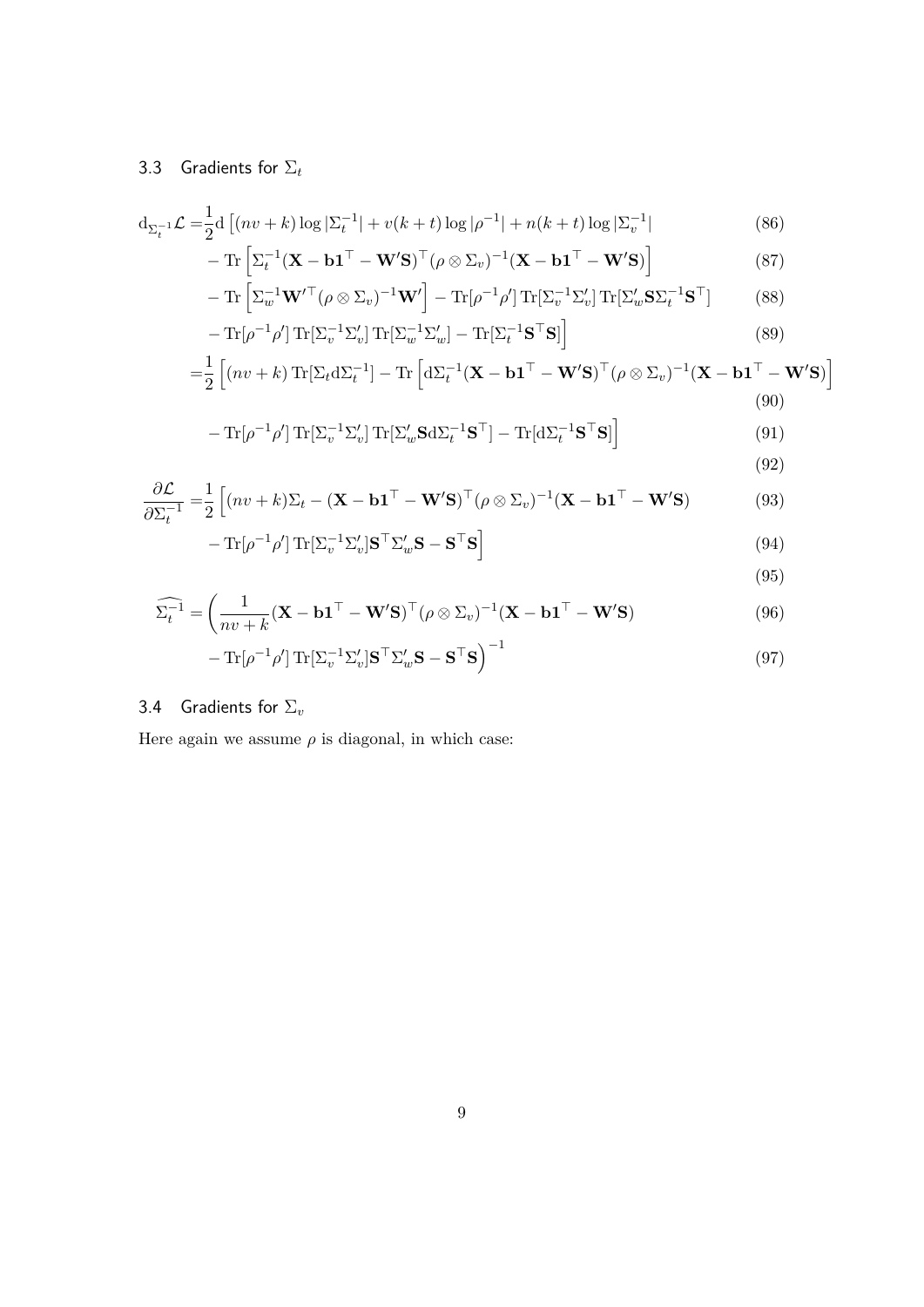$$
d_{\Sigma_v^{-1}} \mathcal{L} = d_{\frac{1}{2}}^{-1} \left[ (nv + k) \log |\Sigma_t^{-1}| + v(k + t) \log |\rho^{-1}| + n(k + t) \log |\Sigma_v^{-1}| \right] \tag{98}
$$

$$
-\operatorname{Tr}\left[\Sigma_t^{-1}(\mathbf{X}-\mathbf{b1}^\top-\mathbf{W}'\mathbf{S})^\top(\rho\otimes\Sigma_v)^{-1}(\mathbf{X}-\mathbf{b1}^\top-\mathbf{W}'\mathbf{S})\right]
$$
(99)

$$
- \operatorname{Tr} \left[ \Sigma_w^{-1} \mathbf{W}'^\top (\rho \otimes \Sigma_v)^{-1} \mathbf{W}' \right] - \operatorname{Tr} [\rho^{-1} \rho'] \operatorname{Tr} [\Sigma_v^{-1} \Sigma_v'] \operatorname{Tr} [\Sigma_w' \mathbf{S}^\top \Sigma_t^{-1} \mathbf{S}] \tag{100}
$$

$$
-\operatorname{Tr}[\rho^{-1}\rho']\operatorname{Tr}[\Sigma_v^{-1}\Sigma_v']\operatorname{Tr}[\Sigma_w^{-1}\Sigma_w'] - \operatorname{Tr}[\Sigma_t^{-1}\mathbf{S}^\top\mathbf{S}]\bigg]
$$
(101)

$$
=\frac{1}{2}\left[n(k+t)\Sigma_v\mathrm{d}\Sigma_v^{-1}\right]
$$
\n(102)

$$
-\sum_{j} \tau_{j} \operatorname{Tr} \left[ \Sigma_{t}^{-1} (\mathbf{X} - \mathbf{b} \mathbf{1}^{\top} - \mathbf{W}' \mathbf{S})^{\top} d \Sigma_{v}^{-1} (\mathbf{X} - \mathbf{b} \mathbf{1}^{\top} - \mathbf{W}' \mathbf{S}) \right]
$$
(103)

$$
-\sum_{j} \tau_{j} \operatorname{Tr} \left[ \Sigma_{w}^{-1} \mathbf{W}'^{\top} d \Sigma_{v}^{-1} \mathbf{W}' \right] - \operatorname{Tr} [\rho^{-1} \rho'] \operatorname{Tr} [\Sigma_{v}' d \Sigma_{v}^{-1}] \operatorname{Tr} [\Sigma_{w}' (\mathbf{I} + \mathbf{S}^{\top} \Sigma_{t}^{-1} \mathbf{S})]
$$
\n(10.1)

(104)  $(105)$ 

$$
= \frac{1}{2} \left[ n(k+t) \Sigma_v \right] \tag{106}
$$

$$
\frac{\partial \Sigma}{\partial \Sigma_v^{-1}} = \frac{1}{2} \left[ n(k+t) \Sigma_v \right]
$$
  
- 
$$
\sum_j \tau_j (\mathbf{X} - \mathbf{b1}^\top - \mathbf{W}' \mathbf{S}) \Sigma_t^{-1} (\mathbf{X} - \mathbf{b1}^\top - \mathbf{W}' \mathbf{S})^\top
$$
 (107)

$$
-\sum_{j} \tau_{j} \mathbf{W}' \Sigma_{w}^{-1} \mathbf{W}'^{\top} - \text{Tr}[\rho^{-1} \rho'] \text{Tr}[\Sigma_{w}'(\mathbf{I} + \mathbf{S} \Sigma_{t}^{-1} \mathbf{S}^{\top})] \Sigma_{v}' \tag{108}
$$

$$
(109)
$$

$$
\widehat{\Sigma_v^{-1}} = \left(\frac{1}{n(k+t)} \sum_j \tau_j (\mathbf{X} - \mathbf{b1}^\top - \mathbf{W}'\mathbf{S}) \Sigma_t^{-1} (\mathbf{X} - \mathbf{b1}^\top - \mathbf{W}'\mathbf{S})^\top\right)
$$
(110)

+
$$
\sum_{j} \tau_{j} \mathbf{W}' \Sigma_{w}^{-1} \mathbf{W}'^{\top} - \text{Tr}[\rho^{-1} \rho'] \text{Tr}[\Sigma_{w}'(\mathbf{I} + \mathbf{S} \Sigma_{t}^{-1} \mathbf{S}^{\top})] \Sigma_{v}' \Bigg)^{-1}
$$
(111)

#### 3.5 Constrained covariances

*∂L*

For template constraints (e.g. diagonal, blocked, banded), we can elementwise-multiply the gradient by a template matrix, and construct the constrained update.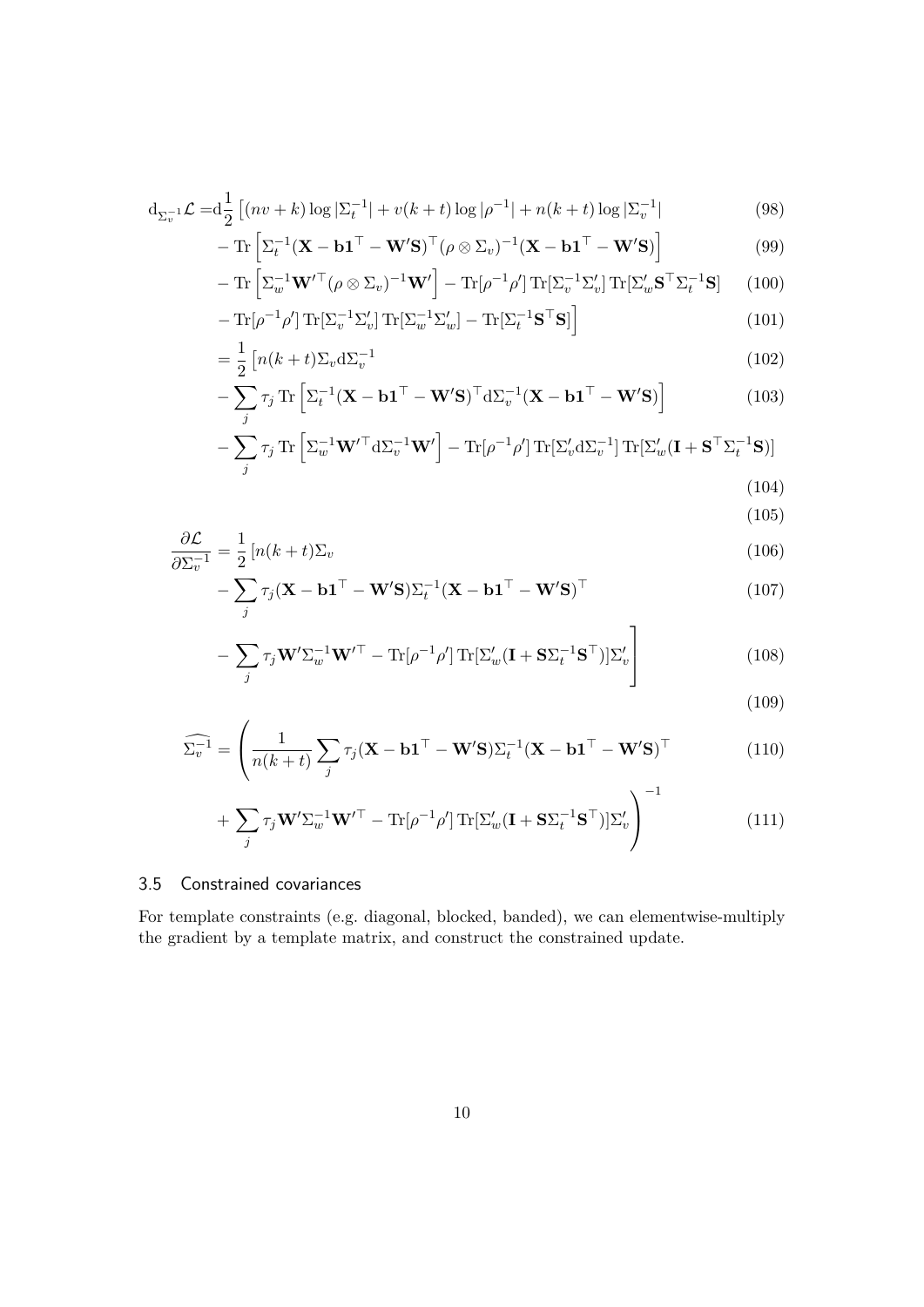**Algorithm 1** Solve  $x = (L_0 \otimes L_1 \otimes \cdots \otimes L_{n-1}) \setminus y$ 

1: **Input:** vector *y*, matrices  $L_0, L_1, \cdots L_{n-1}$ 2: **Output:** vector *x* 3: **if** n == 1 **then** 4: return matrix triangular  $\text{solve}(L_0, y)$ 5: **else** 6:  $x = y$ 7:  $na = \dim(L_0)$ 8:  $\operatorname{nb} = \dim(L_1) \times \dim(L_2) \times \cdots \dim(L_{n-1})$ <br>9: **for**  $i = 0$  to  $na - 1$  do  $\mathbf{for} \, i = 0 \, \mathbf{to} \, na - 1 \, \mathbf{do}$ 10:  $t = x[i * nb : (i + 1) * nb]/L_0[i, i]$ 11:  $x[i * nb : (i + 1) * nb] = (L_1 \otimes \cdots \otimes L_{n-1}) \backslash t$ 12: **for**  $j = i + 1$  **to**  $na - 1$  **do** 13:  $x[j * nb : (j + 1) * nb] - E_0[j, i] * t$ 14: **end for** 15: **end for** 16: return *x* 17: **end if**

### 4 Appendix D : Algorithm for solving kronecker factored matrices

In algorithm 1, we show how to efficiently solve for a lower triangular matrix that is the kronecker product of smaller lower triangular matrices.

Since the cholesky of a kronecker product is the kronecker product of its cholesky factors, we avoid computing the cholesky factorization of a large matrix and instead only cholesky factorize the individual factors. Algorithm 1 is recursive: line 11 calls the same function but with one less kronecker factor. The masked variant of the algorithm is similar except for lines 4, 11 and 13. Lines 4 and 11 now perform matrix solves with a mask. Line 13 multiplies  $L_0[j, i]$  not with  $t$  but with  $t' = (L_1 \otimes \cdots \otimes L_{n-1}) \cdot x[i *$  $nb : (i + 1) * nb$ . *t* and *t*' are identical when no rows and columns are masked, but differ when some of them are masked. Solving  $\Sigma^{-1}X$  now involves the following steps - (1) Cholesky factorize the kronecker factor matrices. (2) Use algorithm 1 to solve  $Z = (L_0 \otimes L_1 \otimes \cdots \otimes L_{n-1}) \setminus X$ . (3) Apply the corresponding upper triangular variant to solve  $(L_0 \otimes L_1 \otimes \cdots \otimes L_{n-1})^T \backslash Z$ .

We can calculate log-determinant for kronecker products as follows. After cholesky  $\text{factorization, } \log |\Sigma| = 2 \cdot \sum_i ((\log |L_i|)(\prod_{j,j\neq i} \dim(L_j)))$ .  $\log |L_i|$  is easy to calculate for a triangular matrix  $L_i$ . For masked kronecker product, the latter product term in the previous expression is replaced by counting the number of valid rows/columns corresponding to that element in the mask.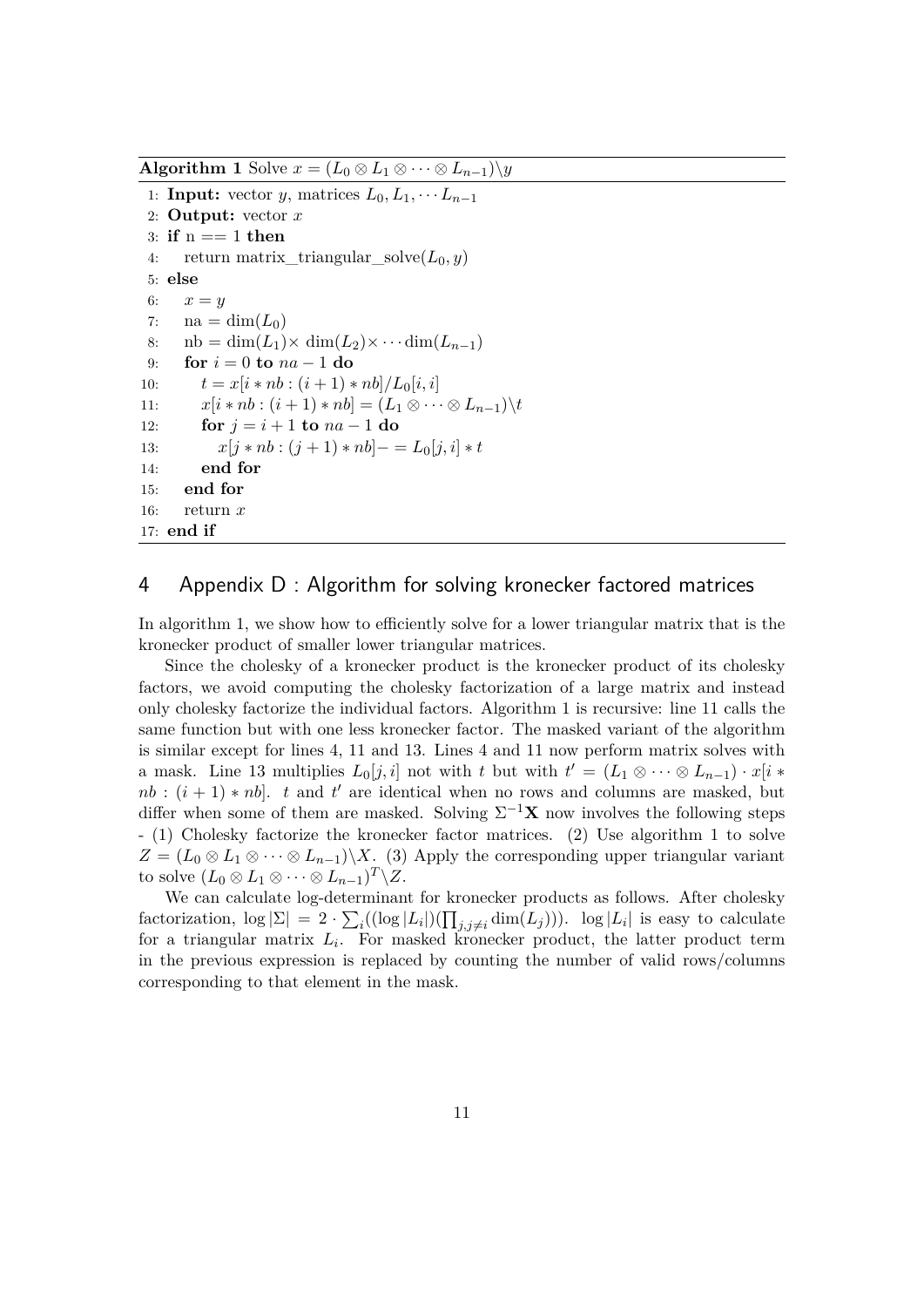# 5 Appendix E : Additional null hypothesis RSA results



First, we show RSA matrices under the null hypothesis for all subjects and methods: Naive RSA average matrix, null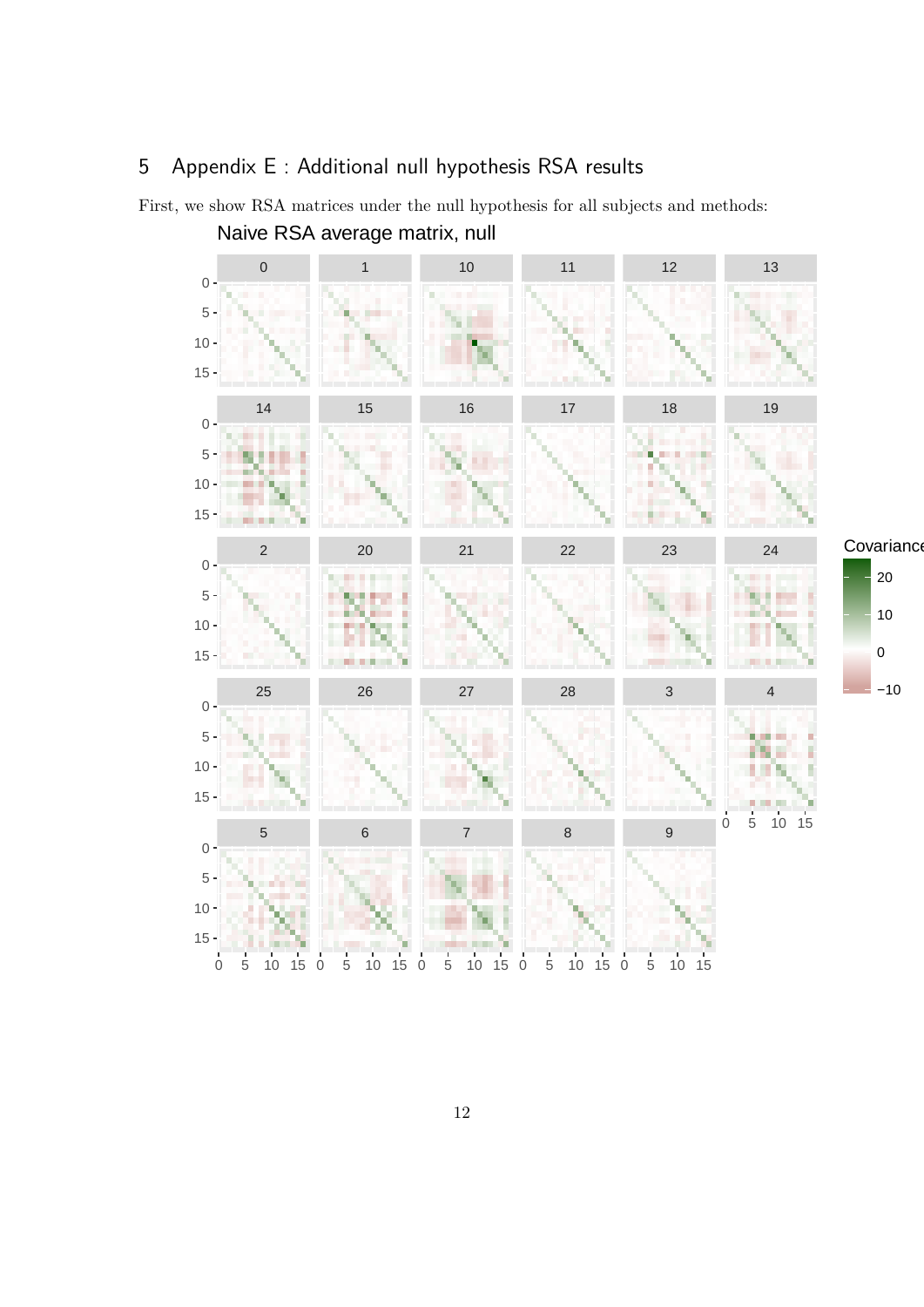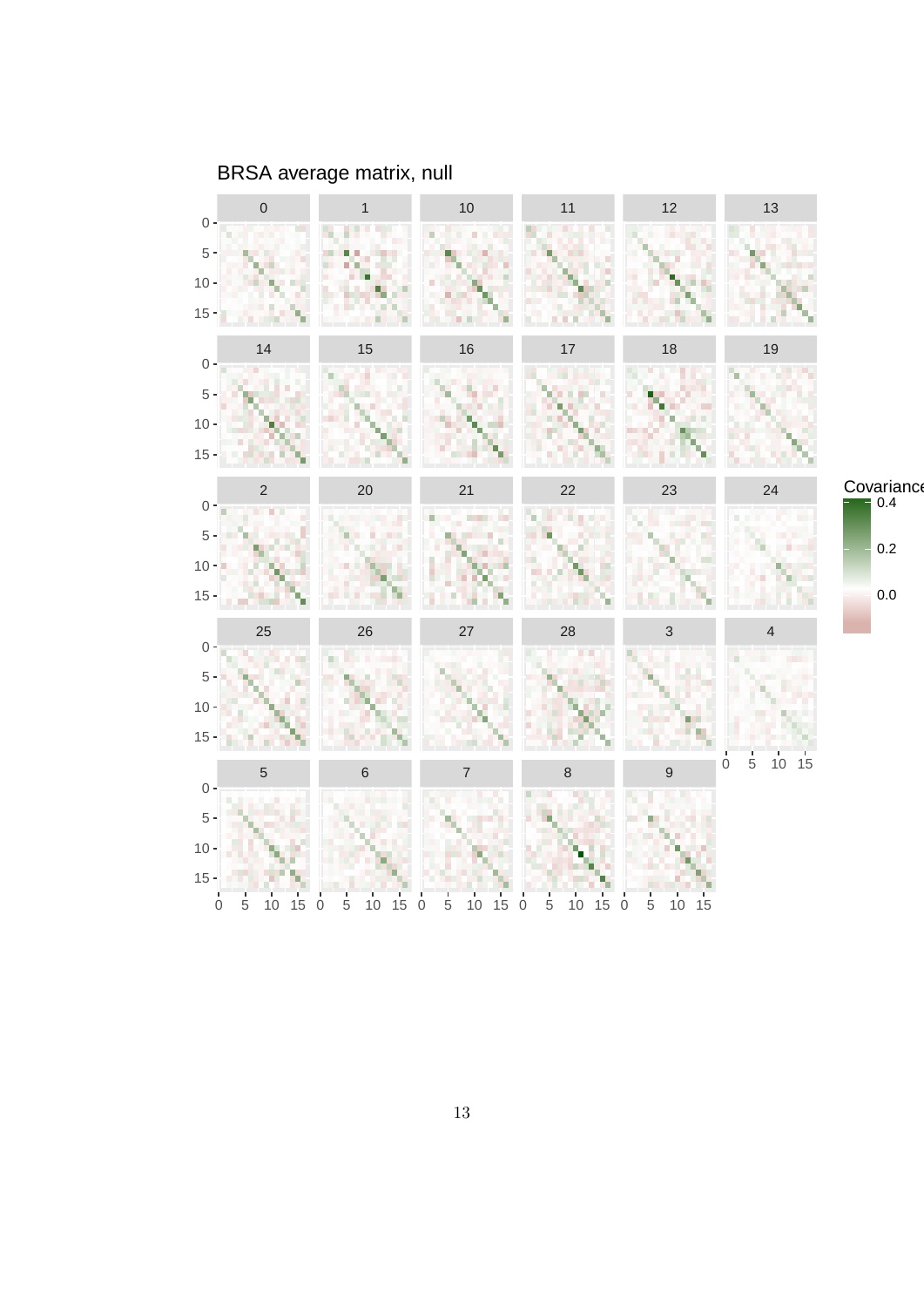

Notice that only for MN-RSA most of the covariances are noticeably degenerate. This is not a scaling effect on the figure driven by the color bar, but an effect on the underlying data, as we can see in the distribution of values in the covariance matrix for BRSA and MN-RSA: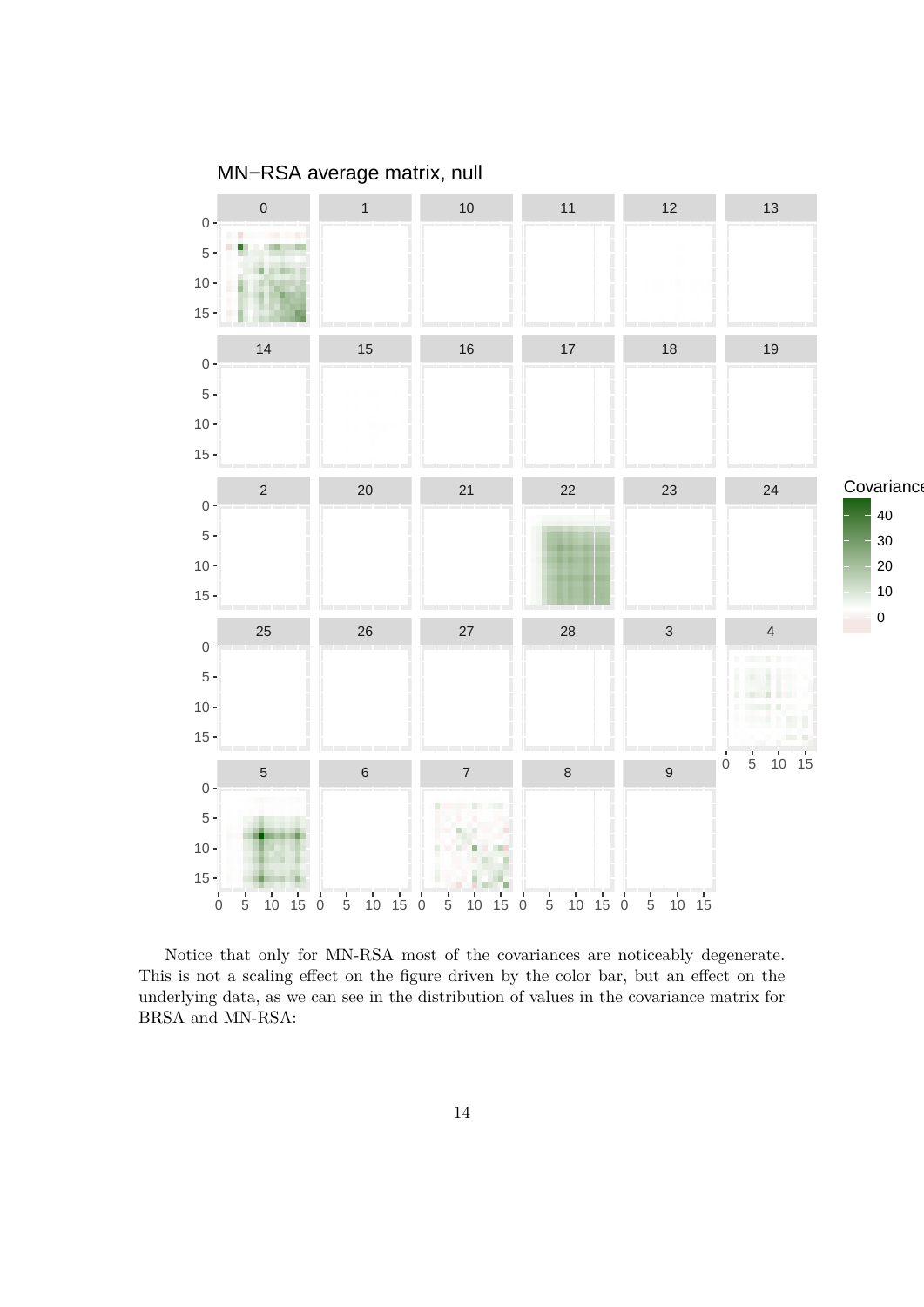

## 6 Appendix F : timing figures for BRSA and MN-RSA

Experiment details mentioned in main text. Note time on the log scale.



## Bibliography

E. Simony, C. J. Honey, J. Chen, O. Lositsky, Y. Yeshurun, A. Wiesel, and U. Hasson. Dynamic reconfiguration of the default mode network during narrative comprehension.